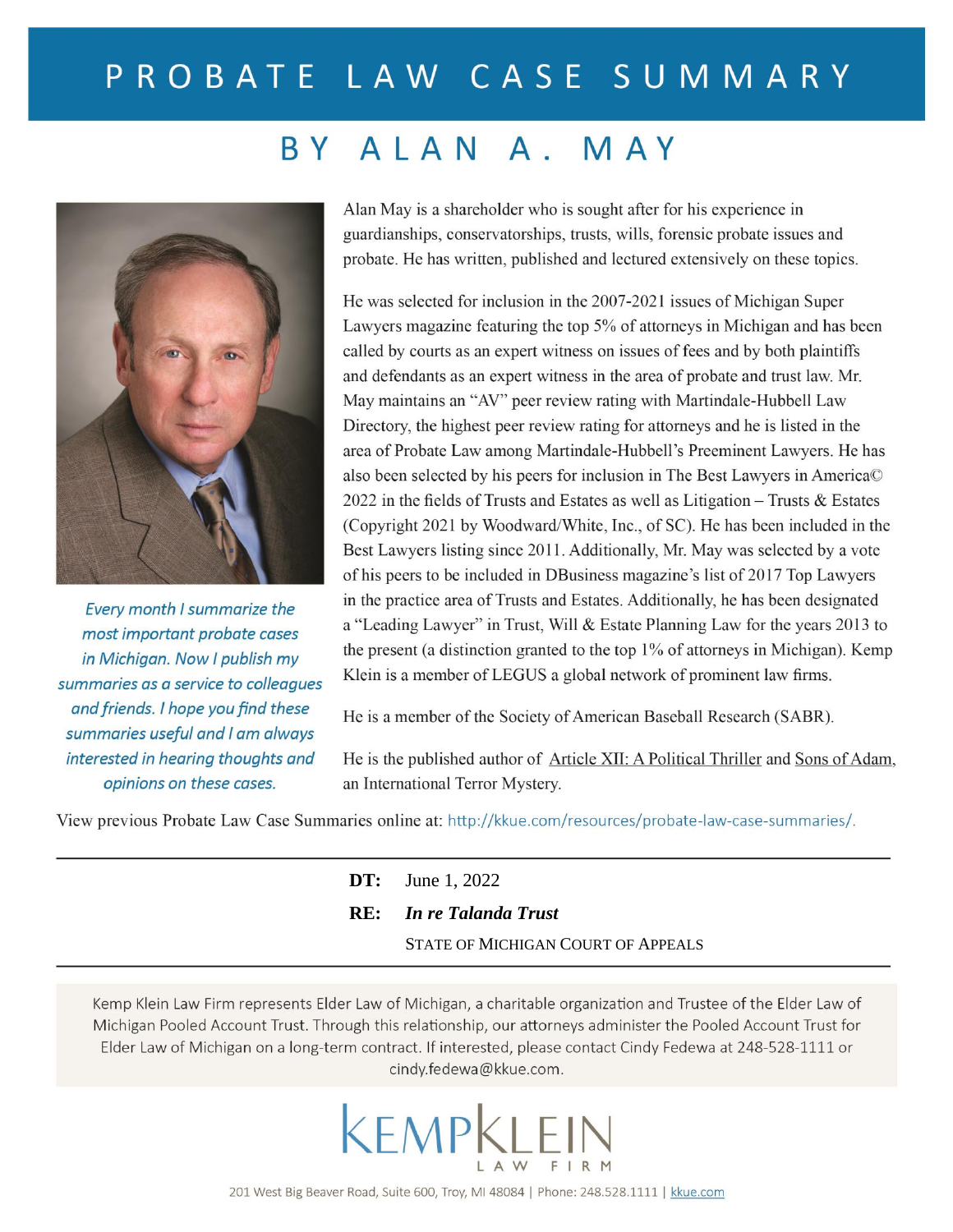## **BASEBALL LORE:**

### **The Tim Anderson Situation**

Some might think this essay is not politically correct. With that caveat, if there is any chance of your being offended by my opinions, please read no further.

I am writing about the Tim Anderson/Josh Donaldson incident wherein, after Tim Anderson said to *Sports Illustrated*, "I kind of feel like today's Jackie Robinson", Josh called him "Jackie" and drew a one game suspension for what was deemed by the current baseball establishment as "insensitive".

This is total B.S. Why?

First, Tim Anderson is a good baseball player but a Jackie Robinson he is not. Javier Bàez, for instance, would have no business saying he's the next Derek Jeter. Tim is in no position to arrogate himself to the position of a baseball and Civil Rights icon. Tim didn't endure what Jackie did, nor was he as good a ballplayer. Tim entered the game at 22, Jackie at 28. Jackie missed six of the best years of his playing career because of racial discrimination.

Second, Tim, in an altercation with Brad Keller, the pitcher for the Kansas City A's, is reported to have called Brad "a weak ass f-ing, n-r". Brad is white. Jackie was not color blind, yet Jackie never responded to the use of racial epithets though he suffered them, nor did he use them. Jackie would never have called attention to himself except by superlative performance on the field. Tim drew a one-game suspension for his remark. Disparate treatment comparing the trash talk to Josh? Yep.

Third, Tim also drew a one-game suspension for giving fans the bird. Can you imagine Jackie Robinson doing that in 1947?

Pejorative, ethnic appellations have sometimes caused bad play on the field. As reported in Joe DiMaggio: *The Heroes Life* by Richard Ben Cramer, there was an instance where racists comments really mattered. Joe was called, "Dago". He didn't care. Tony Lazzeri was called "Big Dago" and Frankie Crosetti, "Little Dago". They took care of center field and second base and short stop. In one game, the Yankee's held a one-run lead over the St. Louis Browns. Pitching for the Yankees was Goofy Gomez. There was a runner on first and the batter grounded one to Gomez. Gomez had a sure double play and instead of throwing the ball to second, threw it to DiMaggio who was coming in from centerfield to back up second base. When the manager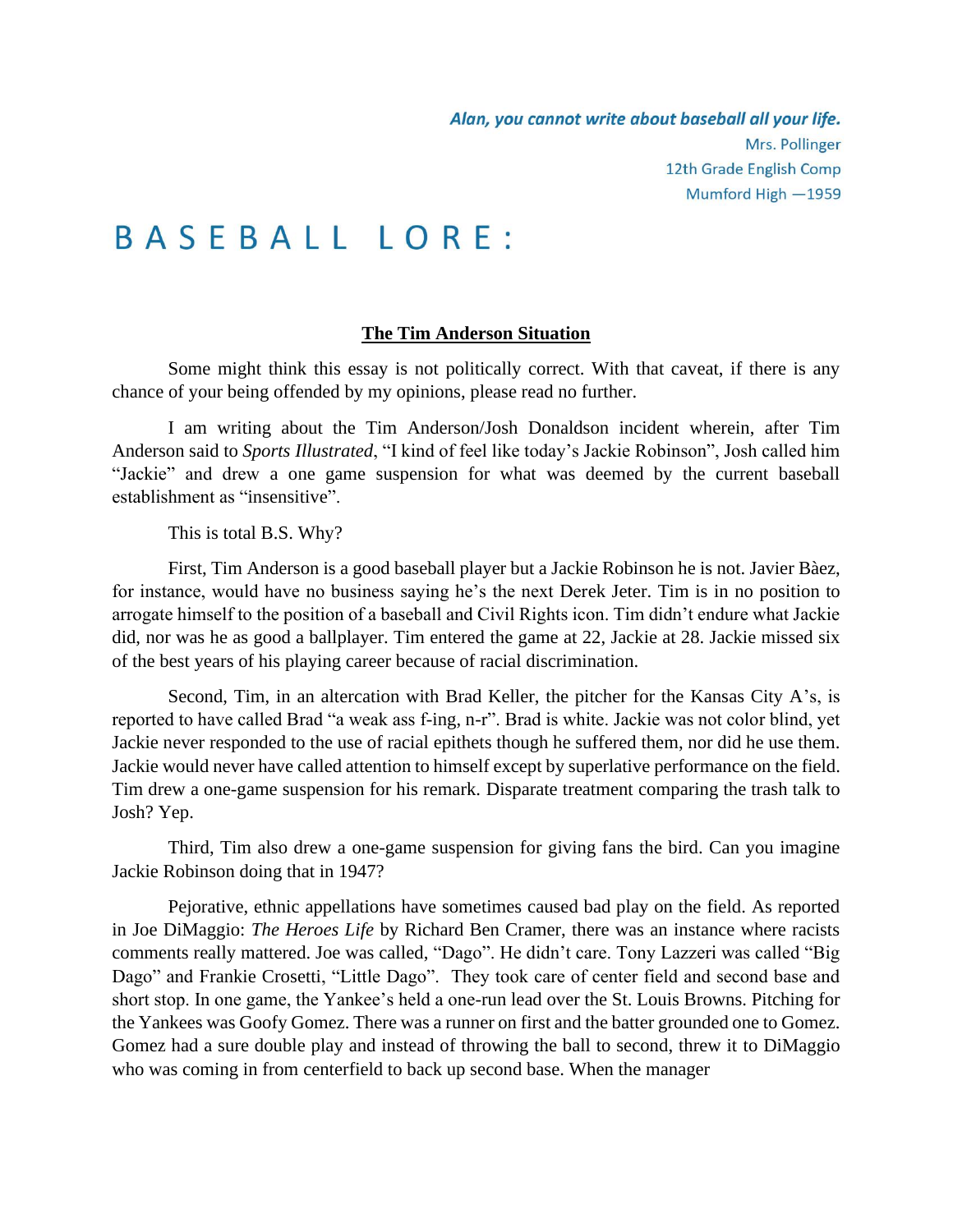Alan, you cannot write about baseball all your life. Mrs. Pollinger 12th Grade English Comp Mumford High -1959

## **BASEBALL LORE:**

asked Goofy why he did what he did, he replied, "Someone said throw it to the Dago without specifying which Dago." McCarthy, thereafter, demand delineation with specificity.

Josh, I hope you win your appeal.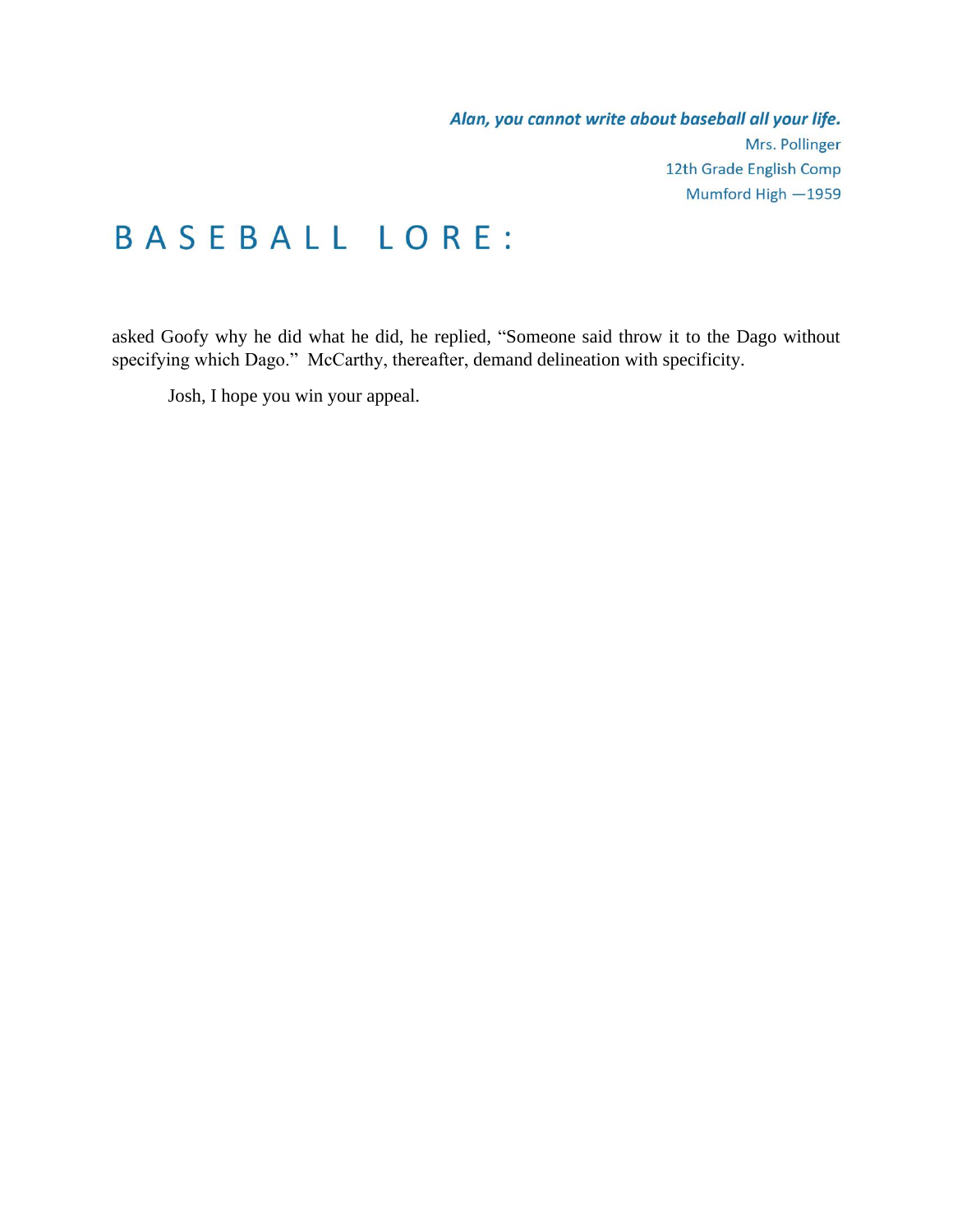## REVIEW OF CASE:

**RE:** *In re Talanda Trust*

• Fiduciary Duties

A trust was seized with a parcel of real estate. Internecine fighting among beneficiaries caused the loss of a favorable listing. Later, the fiduciary purchased at the highest then available price. Petitions were filed against her alleging many errors by her in her capacity as trustee. She prevailed on summary disposition, and the sale of the real estate to her was approved by the lower Court.

On Appeal, the exact chronology supporting the outcome was set forth showing the bona fides of the transaction, and inter alia, the Court of Appeals said:

1. An offer made by the fiduciary before she was the fiduciary cannot be considered in judging whether she breached her fiduciary duty.

2. The fiduciary here merely followed an agreement reached at mediation.

3. Proposals are not offers under the facts of this case.

4. Innocent misrepresentation requires reliance which benefits the person to whom the innocent misrepresentation is made.

This case would have forced the Court of Appeals to be definitive on fiduciaries duties per se had there been no settlement agreement such as the duty to list property.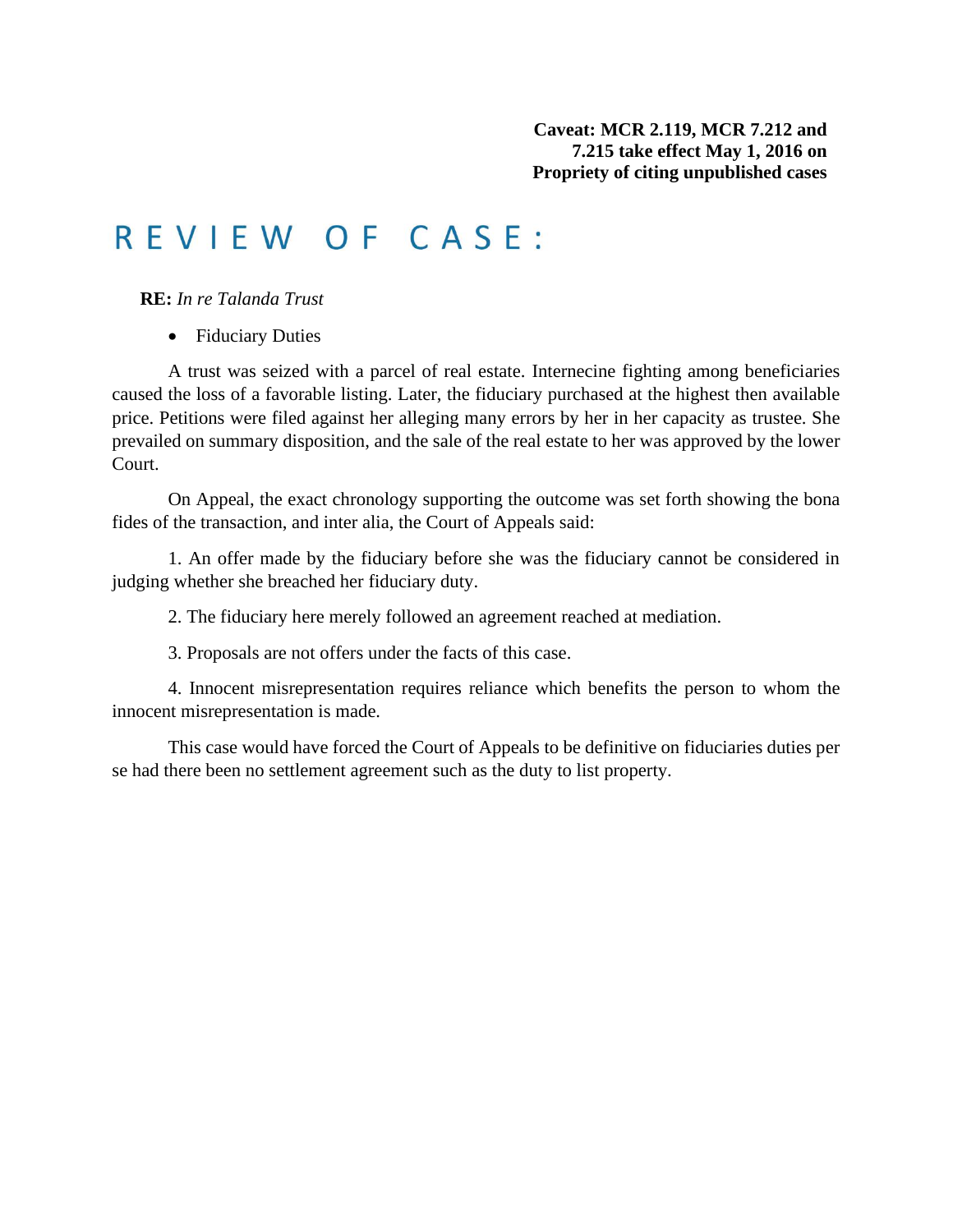## **S T A T E O F M I C H I G A N**

## **C O U R T O F A P P E A L S**

*In re* DOROTHY MARIE TALANDA TRUST.

TIMOTHY WAALKES, Trustee of the DOROTHY MARIE TALANDA TRUST, CAMILLE FATH, EDMUND TALANDA, and KATHLEEN POTTS,

Appellees,

LARAINE GOETTING and MICHELE KRAFT, LC No. 20-207551-TV

Appellants,

and

SUSAN MINEHART and ANNETTE TALANDA BRENNAN,

Other Parties.

Before: GLEICHER, C.J., and RONAYNE KRAUSE and BOONSTRA, JJ.

PER CURIAM.

Appellants Laraine Goetting (Goetting) and Michele Kraft (Kraft) appeal by right the probate court's order granting summary disposition under MCR 2.116(C)(10) (no genuine issue of material fact) in favor of appellees Camille Fath (Fath), Edmund Talanda (Edmund), Kathleen Potts (Potts), and Timothy Waalkes (Waalkes), the trustee for the Dorothy Marie Talanda Trust (the trust). We affirm.

v No. 356293 Kent Probate Court

UNPUBLISHED May 12, 2022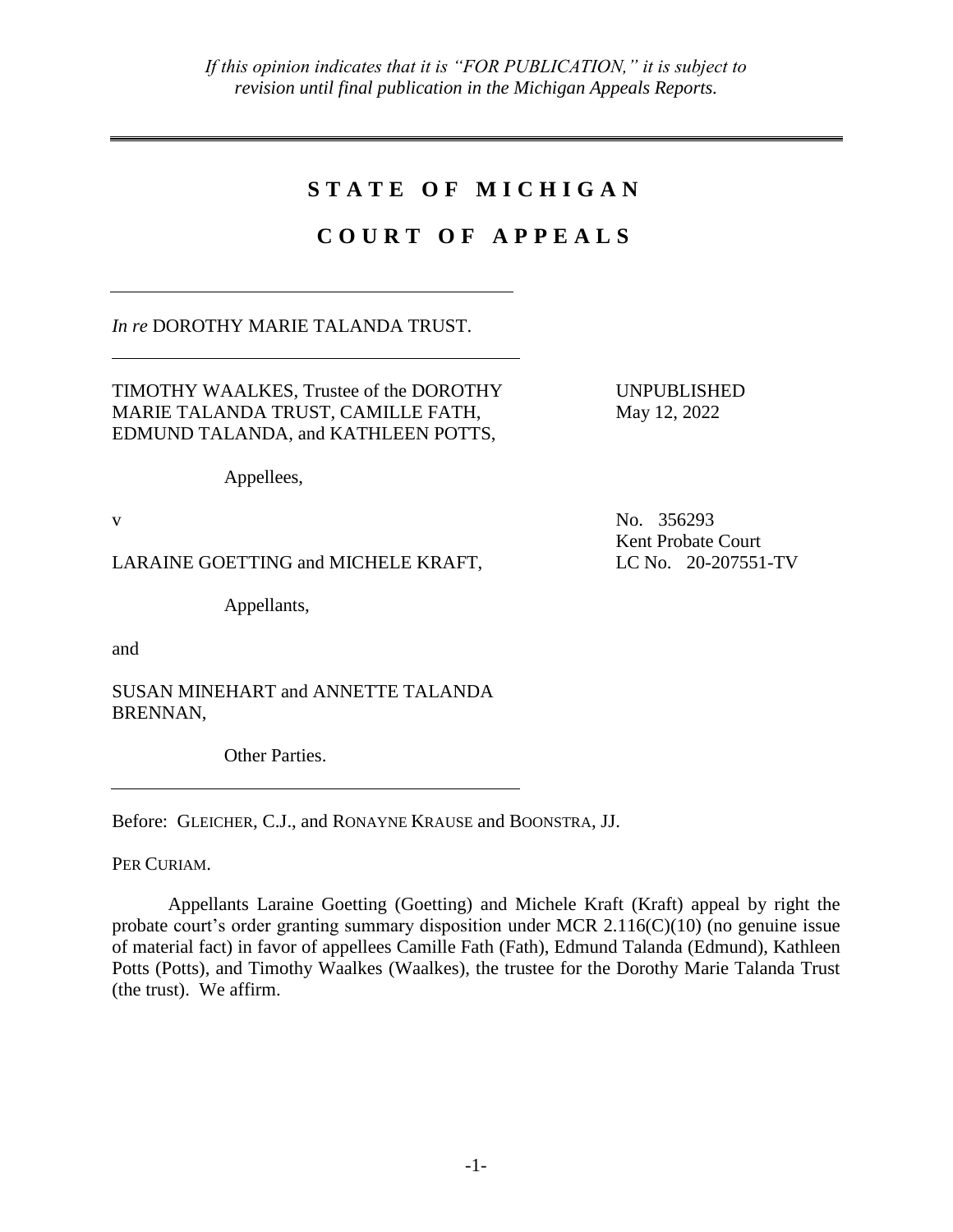### I. PERTINENT FACTS AND PROCEDURAL HISTORY

During their lifetimes, Edmund<sup>1</sup> and Dorothy Talanda both established revocable living trusts: the Edmund Talanda Trust and the Dorothy Marie Talanda Trust. Each served as the initial trustee of their respective trusts until their deaths. This appeal pertains to the Dorothy Marie Talanda Trust.<sup>2</sup> With the exception of Waalkes (the trustee), the parties are siblings who are beneficiaries of their mother's trust: Goetting, Kraft, Fath, Edmund, Potts, Susan Minehart (Minehart), and Annette Talanda Brennan (Brennan). Fath and Brennan initially acted as cosuccessor trustees of the trust after their mother's death; however, disagreements with regard to the distribution of assets arose that made it impossible to finalize the administration of the trust. This dispute resulted in a rift developing among the siblings, with Fath, Edmund, Potts, and Minehart on one side, and Brennan, Kraft, and Goetting on the other. In an effort to resolve their differences, the parties participated in a mediation to determine the disposition of the trust's assets.

After an extensive mediation, the mediator made a proposal for the resolution of the remaining issues. That proposal was adopted as a settlement agreement on October 29, 2019. As part of that agreement, Fath and Brennan agreed to resign as cotrustees. Relevant to this appeal, the settlement agreement addressed the sale of a vacant lot owned by the trust (the lot). The settlement agreement provided:

The vacant lot on Gourdneck Lake will be offered for sale by owner for 30 days, and if not sold then it will be listed for sale as directed by the Trustee of the Trust. In the event the property is listed with an agent for sale, the beneficiaries will defer to the directions of the listing agent.

The lot was the last undeveloped lot located on Gourdneck Lake in Portage, Michigan. In January 2020, the beneficiaries continued to discuss modifications to the settlement agreement. In a January 3, 2020 e-mail, counsel for Brennan sent the beneficiaries a proposal that the trust sell the lot to Kraft and Goetting for \$450,000. The proposal stated that the price reflected a 10% discount on the lot's estimated value of  $$500,000$ ,<sup>3</sup> and was consistent with the beneficiaries' valuation of the other real estate parcels owned by the trust. The proposal specified that Brennan, Goetting, and Kraft had agreed to its terms. The remaining beneficiaries responded and requested \$460,000 for the lake lot. Negotiations ended, and the lot remained an asset of the trust.

After Waalkes was appointed as successor trustee in April 2020, both Fath and Brennan provided him with reports containing summaries of trust assets and other information. With regard to the lake lot, Fath's report stated: "In January, [Goetting and Kraft] asked to buy the lot for

 $\overline{a}$ 

 $<sup>1</sup>$  This Edmund was the father of the sibling parties, including appellee Edmund Talanda.</sup>

 $2^2$  There is also a dispute involving a cottage held by the Edmund Talanda Trust. That dispute is the subject of the appeal in Docket No. 358074, and will not be addressed in this opinion.

 $3$  The lot was professionally appraised in May 2019 for \$295,000. However, the beneficiaries believed the lot was worth substantially more. An offer by the lot's adjacent neighbors (in the amount of \$450,000) was not accepted.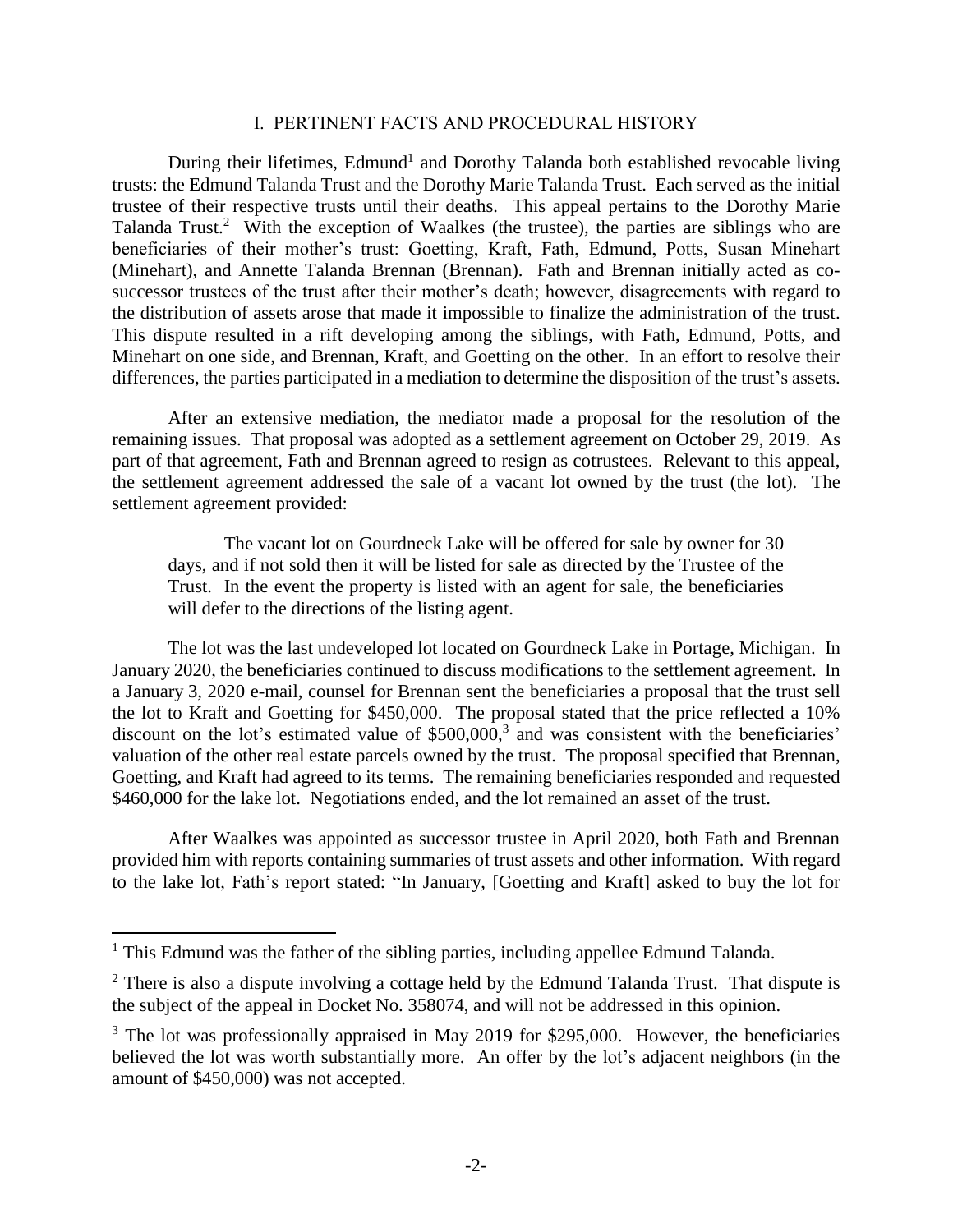\$460,000.00,<sup>4</sup> but declined to sign the agreement. The mediation agreement states that it should be listed with a realtor." The report went on to explain that it was "doubtful that the lot will sell in this economy, but the value should rebound as the economy improves. We may have a family member interested in purchasing the lot." Waalkes testified in his deposition that he did not have an opinion regarding whether Goetting and Kraft had an interest in purchasing the lot. Fath's report was unclear in this regard; however, the settlement agreement was clear that the lot should be listed with a real-estate agent. As a result, Waalkes focused on listing the lot with a realtor. Waalkes contacted a local realtor to list the lot, who opined that the lot was worth approximately \$300,000.

On April 15, 2020, Waalkes e-mailed the beneficiaries to inform them that the lot had been listed for \$450,000 and advising them that they were welcome to make offers for the lot. Waalkes directed that any interested beneficiaries should contact him and the realtor. Brennan and Goetting responded to thank Waalkes, but he did not receive any other responses or indications of interest.

On May 5, 2020, Waalkes received an offer from an unrelated third party in the amount of \$240,000. Waalkes asked the realtor to contact the neighbors to see if they would make any offer for the lot. However, they declined to make an offer at any price. On the basis of advice from the realtor, Waalkes extended a counteroffer to the third party in the amount of \$325,000. On May 8, 2020, Waalkes met with Potts and Goetting (one representative from each faction of the feuding siblings) at the family home in Kalamazoo to discuss issues relating to personal property. Fath also arrived to remove some personal items from the home. Waalkes told them about the counteroffer and that the trust was willing to sell the lot for \$325,000. The third-party prospective buyer eventually made a counter-offer of \$280,000, which Waalkes rejected as too low.

On May 11, 2020, Gary Kaylor (Kaylor), who is Kraft's son, offered to purchase the lot for \$325,000. Waalkes accepted that offer. However, Kaylor was unable to obtain the proper financing and the offer lapsed. At that point, Fath contacted Waalkes and expressed her understanding that the sale to Kaylor had fallen through. Waalkes believed that Fath had obtained this information through correspondence with Kaylor or another family member. He confirmed that the offer had lapsed. Fath informed Waalkes that she was willing to pay \$325,000 for the lot. Waalkes told her to make an offer to the realtor. Fath submitted a formal cash offer for \$325,000 for the lot on May 15, 2020, which Waalkes accepted. The sale of the lot to Fath and her husband closed on May 28, 2020.

In June 2020, Fath, Edmund, and Potts filed a petition with the probate court to enforce the settlement agreement, arguing that Brennan and Goetting had attempted to renegotiate or undermine several of the agreement's provisions. Fath, Edmund, and Potts alleged that, as a result, they had been prevented from receiving assets assigned to them under the agreement and that Waalkes was unable to finalize the administration of the trust. In response, Goetting and Kraft filed a counterpetition, which contended that the sale of the lot was improperly conducted and should be set aside. The parties filed cross-motions for summary disposition, arguing that the probate court should grant their requested relief as a matter of law. After holding a hearing on

 $\overline{a}$ 

<sup>&</sup>lt;sup>4</sup> Fath testified in her deposition that she was referring to the counterproposal for \$460,000.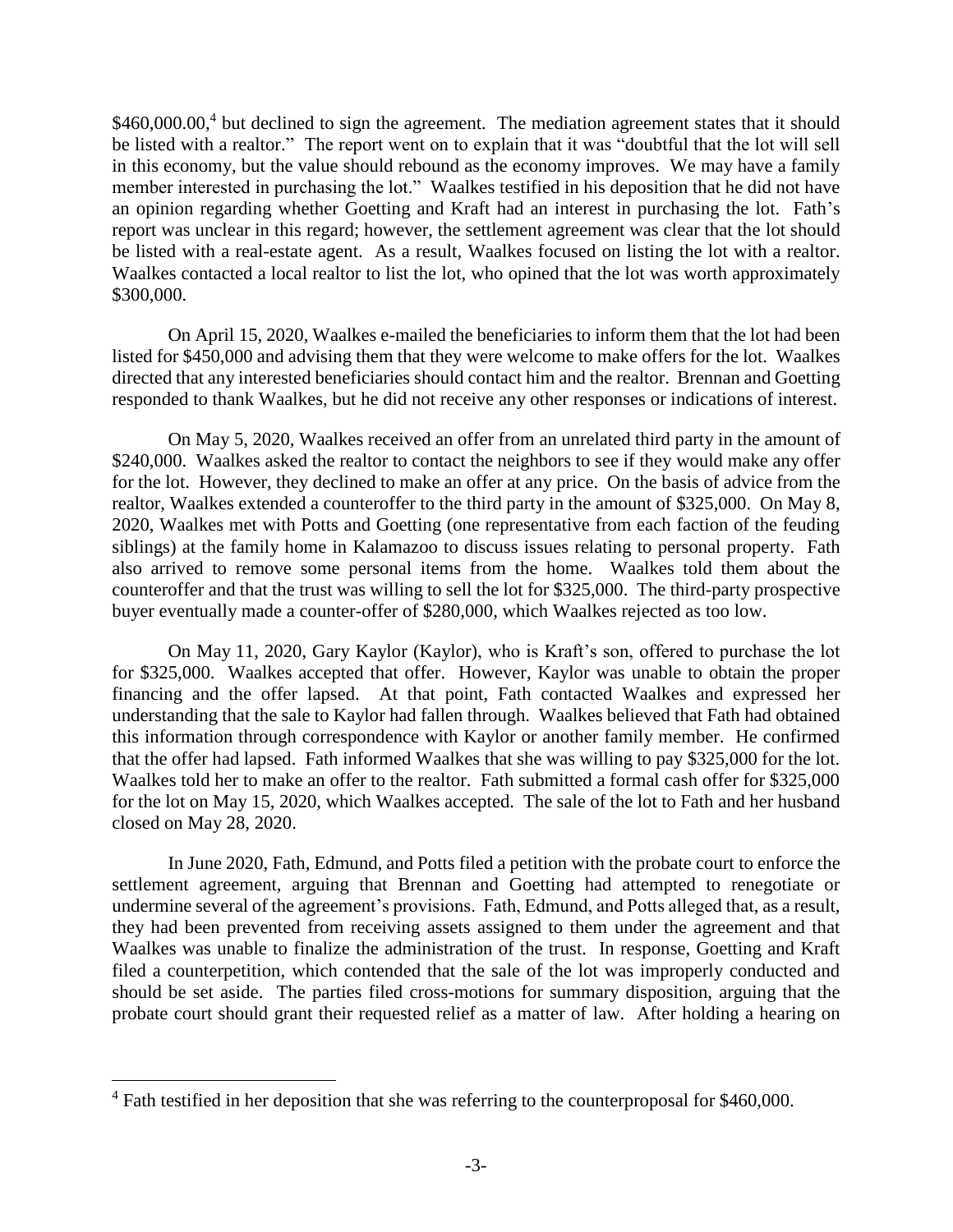these motions, the probate court ruled in relevant part that the sale of the lot was valid and dismissed the claims raised in the counterpetition. This appeal followed.

### II. STANDARD OF REVIEW

This Court reviews de novo a trial court's ruling on a motion for summary disposition. *Auto Club Group Ins Co v Burchell*, 249 Mich App 468, 479; 642 NW2d 406 (2001). When reviewing a motion brought pursuant to MCR 2.116(C)(10), this Court "must consider the pleadings, affidavits, depositions, admissions, and any other documentary evidence in favor of the party opposing the motion." *Baker v Arbor Drugs, Inc*, 215 Mich App 198, 202; 544 NW2d 727 (1996). This Court's "task is to review the record evidence, and all reasonable inferences drawn from it, and decide whether a genuine issue regarding any material fact exists to warrant a trial." *Id.* A genuine issue of material fact exists when the record, "giving the benefit of reasonable doubt to the opposing party, would leave open an issue upon which reasonable minds might differ." *Shallal v Catholic Social Servs of Wayne Co*, 455 Mich 604, 609; 566 NW2d 571 (1997). However, this Court may not "assess credibility" or "determine facts on a motion for summary judgment." *Skinner v Square D Co*, 445 Mich 153, 161; 516 NW2d 475 (1994).

### III. BREACH OF FIDUCIARY DUTY BY FATH

Appellants argue that Fath breached her fiduciary duties to the trust because, after declining to sell the lot to Goetting and Kraft for \$450,000, she later purchased the lot for herself at a lower price. We disagree.

"In general, the duties imposed on the trustee are determined by consideration of the trust, the relevant probate statutes and the relevant case law." *In re Green Charitable Trust*, 172 Mich App 298, 312; 431 NW2d 492 (1988). As a result, "[a] claimed breach of duty and any resulting liability is tested by the facts of each case." *Id*.

The Michigan Trust Code, MCL 700.7101 *et seq*., provides guidance in relation to the specific duties that a trustee owes to beneficiaries of a trust. For example, MCL 700.7801 provides that "the trustee shall administer the trust in good faith, expeditiously, in accordance with its terms and purposes, for the benefit of the trust beneficiaries . . . . " Similarly, MCL 700.7802(1) states that "[a] trustee shall administer the trust solely in the interests of the trust beneficiaries." Moreover, according to MCL 700.7803,

The trustee shall act as would a prudent person in dealing with the property of another, including following the standards of the Michigan prudent investor rule. If the trustee has special skills or is named trustee on the basis of representation of special skills or expertise, the trustee is under a duty to use those skills.

With regard to a trustee's duty to inform beneficiaries of issues related to the trust, "[a] trustee shall keep the qualified trust beneficiaries reasonably informed about the administration of the trust and of the material facts necessary for them to protect their interests." MCL 700.7814(1).

Appellants assert that Fath breached her duty to obtain the highest price available for the lot because she declined their offer to purchase the lot for \$450,000, and then bought the lot for herself for \$325,000. See *In re Green Charitable Trust*, 172 Mich App at 315 (stating that "[i]n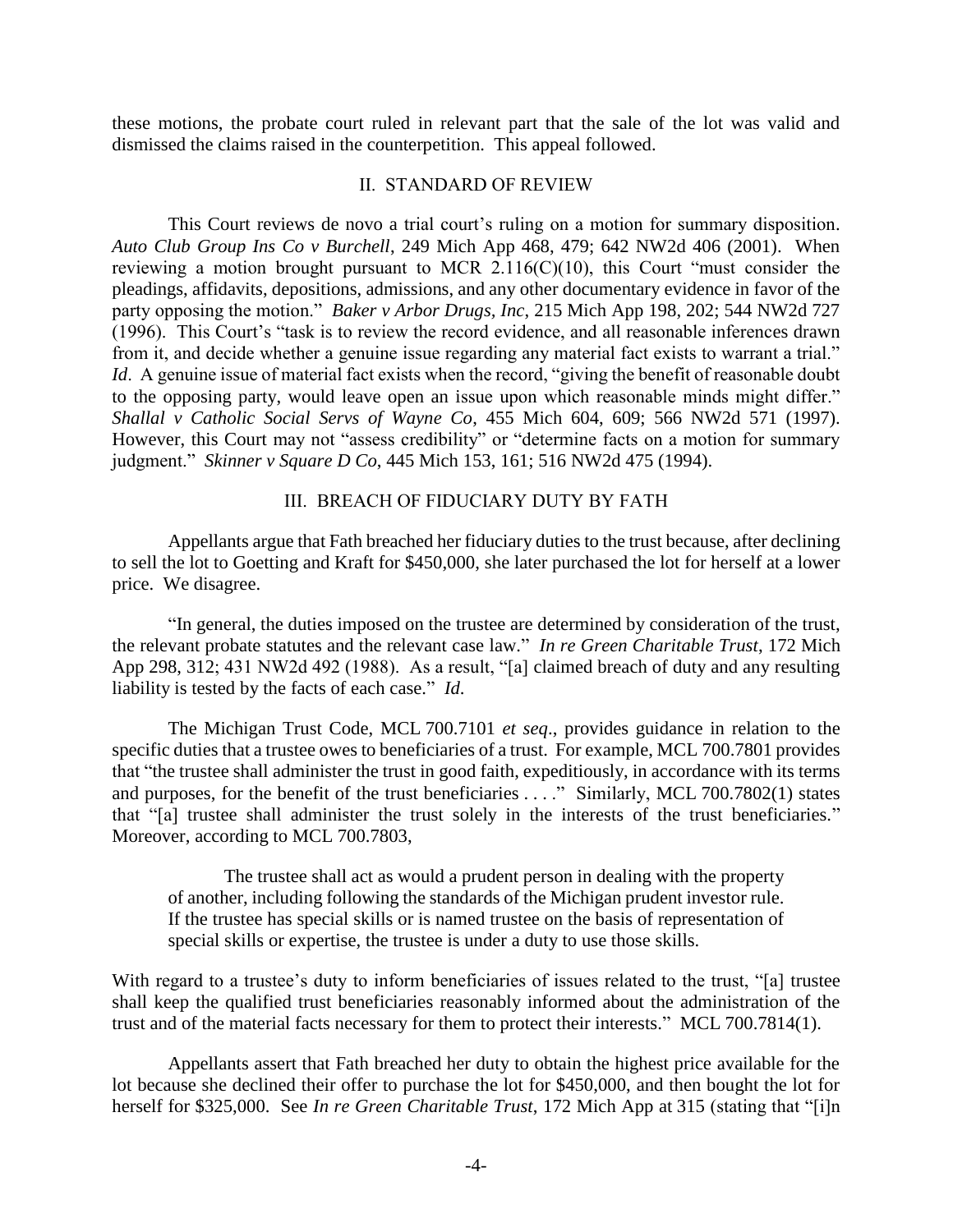the context of the sale of real property, there is an obligation to seek the highest price obtainable"). Appellants further assert that Fath's actions deprived the trust of \$125,000 to which it was entitled. However, these assertions are not supported by the record.

In December 2019, after the beneficiaries participated in mediation, Brennan, acting as cotrustee, attempted to negotiate the sale of the property to the neighboring property owners. However, these negotiations fell through, and the beneficiaries agreed to list the lot for sale. In January 2020, the beneficiaries continued to negotiate the distribution of the trust assets. Counsel for Brennan sent an e-mail to the attorneys representing the other beneficiaries and the mediator proposing, among other things, that the lot be distributed to Goetting and Kraft for \$450,000. The remaining beneficiaries proposed a sale price of \$460,000, but Goetting and Kraft did not agree, and the negotiations eventually ceased.

Contrary to appellants' arguments, the January 3, 2020 e-mail was not a formal offer to purchase the lot for \$450,000 that Fath rejected on behalf of the trust. Rather, the e-mail contained a set of proposed modifications to the settlement agreement. These modifications were not accepted by three of the beneficiaries, including Fath, and were never incorporated into the settlement agreement.

In any event, even if the January 3 e-mail contained an offer to purchase the property, Fath was not acting as a cotrustee when she declined this proposal. The e-mail was sent to counsel for Fath, Edmund, and Potts, seeking their agreement to the proposed modifications. Those three beneficiaries did not agree to the proposed modifications, but instead proposed that the lot be sold to appellants for \$460,000. The record supports the conclusion that Fath was not acting as a cotrustee when the rejection of the proposed modifications was communicated to Brennan; rather, she was acting as one of the beneficiaries who declined to accept the proposed modifications. In her deposition, Fath testified that she was in favor of accepting the proposed \$450,000 for the lake lot, but that Potts was in favor of countering for \$460,000. Fath ultimately agreed with Potts, and the proposed \$460,000 sale price was communicated. Fath stated that she believed at the time that the lot was worth more than the appraised value, based on a previous offer made by the neighboring property owners to purchase the lot for \$450,000 (which all beneficiaries had agreed to reject) and information she had received from Edmund, who had built a house for his daughter on a nearby lake and was well acquainted with lakefront property in the area. The January 3 e-mail itself stated that the lot was worth \$500,000, which shows that Brennan, Kraft, and Goetting also believed that the lot was worth more than the appraised value and their proposed purchase price. Consequently, appellants have not shown that Fath's rejection of this proposal as a beneficiary was a breach of her fiduciary duty as a cotrustee.

Moreover, the record shows that Waalkes informed all beneficiaries that the lot had been listed for \$450,000 and invited offers. Despite their claim that they were willing to purchase the lot for \$450,000, Goetting and Kraft never made an offer to purchase the lot once it was listed. Kraft acknowledged receiving the April 15, 2020 e-mail from Waalkes but stated that she wanted to see what other offers came in because she wanted to gauge the price. Goetting stated that by the time the lot was listed for sale, as a result of financial constraints, she had a budget of \$380,000 for the property, yet made no offers after she was informed that the trust would be willing to sell the property for \$325,000. Fath made a cash offer for \$325,000 after Kaylor's offer fell through. No beneficiary made any higher offers. Therefore, Fath's offer and subsequent purchase did not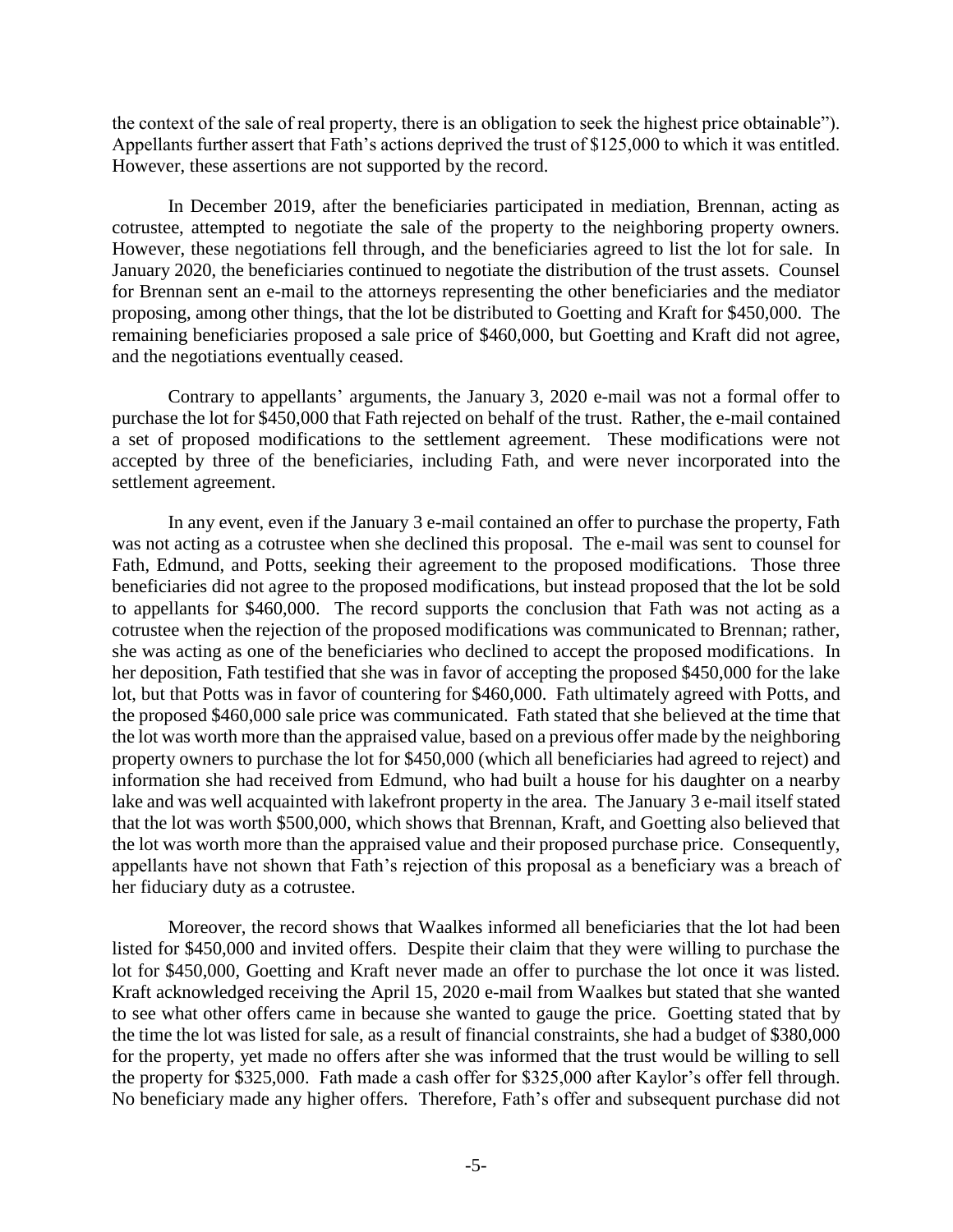result in any damage to the trust, because the trust ultimately received \$325,000, which was the same as the counteroffer proposed to the third party and what Kaylor had offered. This amount was also more than the \$300,000 that the realtor had suggested the lot was worth.

Moreover, appellants' assertion that Fath breached her duty to the trust by providing false information to Waalkes is also without merit. In Fath's report to Waalkes, she stated that Goetting and Kraft had offered to buy the lot for \$460,000, but had ultimately declined to sign the purchase agreement. Fath acknowledged in her deposition that Brennan's attorney did initially write \$450,000 in his proposal e-mail, but that Fath, Edmund, and Potts had countered with a proposed price of \$460,000, and that Goetting and Kraft had declined that counter-proposal. Therefore, even if Fath's report was inaccurate in stating that Goetting and Kraft had agreed to \$460,000 but had refused to sign the purchase agreement, instead of stating that they had rejected a counterproposal of \$460,000, the salient point was that, whether the price was \$450,000 or \$460,000, the parties had failed to come to an agreement. Fath's report also indicated that family members may be interested in purchasing the lake lot. As observed by the probate court, Brennan did not mention Goetting and Kraft's possible interest in her report. Waalkes explained that Goetting and Kraft's interest was unclear, but the requirement that the lot be listed for sale was clear. Once the lot was listed, Waalkes notified the beneficiaries of the listing and invited them to make offers. As stated, appellants failed to make an offer once the lot was on the market.

We conclude that Fath did not breach her fiduciary duties to the trust in relation to the sale of the lot. The lot was listed for sale as required by the settlement agreement, all beneficiaries were invited to make offers, and the ultimate sale was for a price that was more than the realtor had opined the lot was worth. Therefore, the probate court properly granted the motion for summary disposition in favor of Fath, Edmund, and Potts, and dismissed the counterpetition's claims related to Fath's fiduciary duties. See *Shallal*, 455 Mich at 609.

## IV. MISREPRESENTATION

Appellants also argue that Fath engaged in misrepresentation regarding their interest in purchasing the lake lot in her report to Waalkes, who succeeded her as trustee. As a result, according to appellants, they suffered damages because Fath was able to purchase the lot for less money than what they would have offered. We disagree.

The elements of fraudulent misrepresentation are (1) the defendant made a material representation, (2) the representation was false, (3) when making the representation, the defendant knew or should have known it was false, (4) the defendant made the representation with the intention that the plaintiff would act upon it, and (5) the plaintiff acted upon it and suffered damages as a result. [*Novak v Nationwide Mut Ins Co*, 235 Mich App 675, 688; 599 NW2d 546 (1999).]

"A claim of innocent misrepresentation is shown if a party to a contract detrimentally relies on a false representation in such a manner that the injury suffered by that party inures to the benefit of the party who made the representation." *Id*.

As discussed, the information provided in her report to Waalkes was not materially false despite a technical inaccuracy. The report indicated that Goetting and Kraft had attempted to buy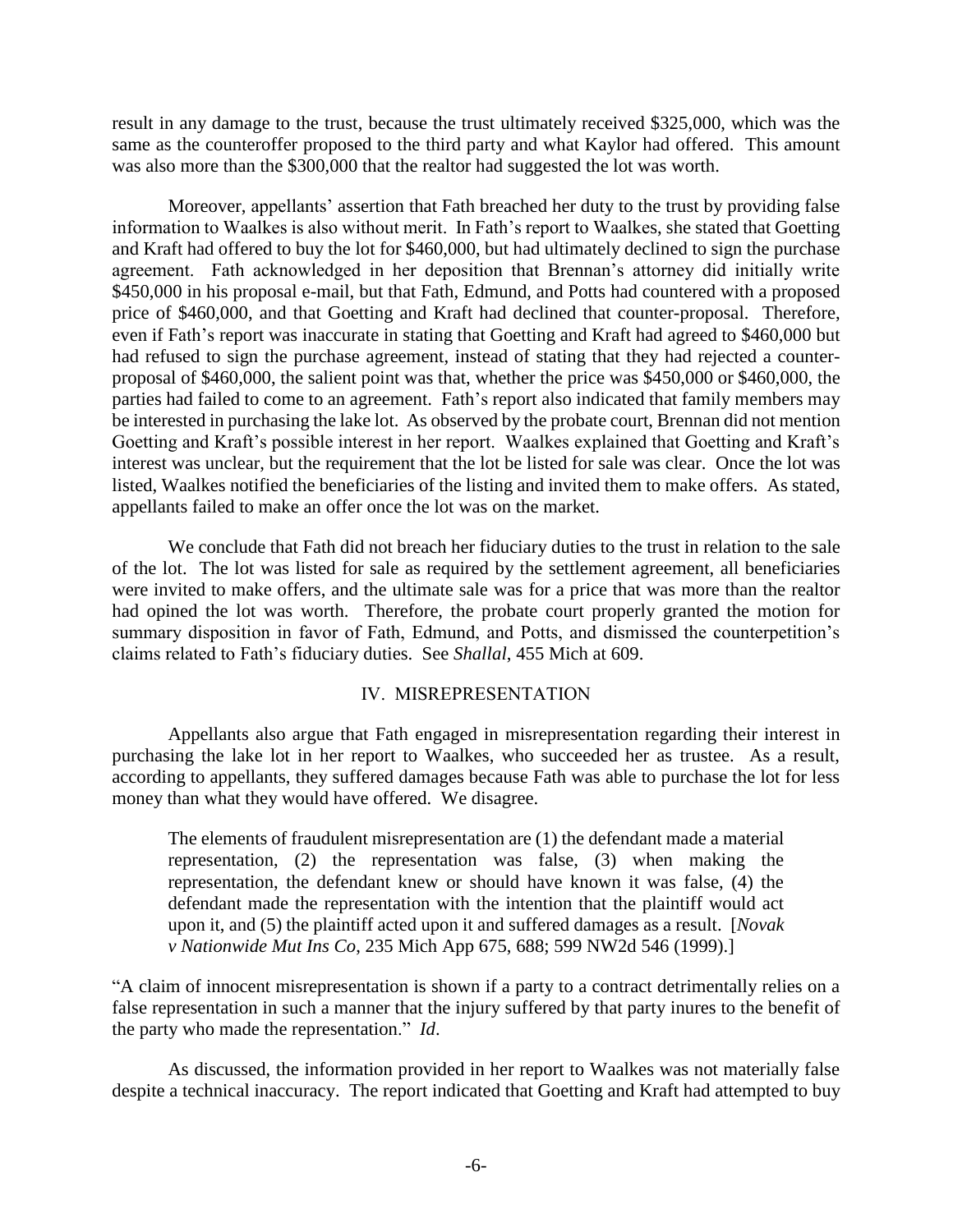the lot but that no agreement was reached, and that family members may be interested in purchasing the lot. In any event, appellants have not presented any evidence showing that they suffered damages or injury as a result of any inaccuracies in the report. Waalkes informed all beneficiaries that the lot was listed for sale at \$450,000, and invited them to make offers. Later, Waalkes told Goetting that the trust was going to make a counteroffer to a third party for \$325,000 and that anyone interested in making an offer should contact the realtor. As a result, Goetting and Kraft had the opportunity to submit an offer for the lot; they simply declined to do so, even after at least one of them was informed that the trust was willing to sell for \$325,000. Goetting and Kraft did not suffer injury as the result of any inaccuracies in the report, because they were invited to act but failed to do so. See *id*. Therefore, they failed to establish either fraudulent or innocent misrepresentation, and the probate court properly granted summary disposition on these claims. See *Shallal*, 455 Mich at 609.

## V. BREACH OF FIDUCIARY DUTY BY WAALKES

Appellants also argue that Waalkes breached his fiduciary duty as successor trustee by failing to keep them informed with respect to the sale of the lot. We disagree.

By the time that Waalkes was appointed as successor trustee in April 2020, Waalkes was required under the settlement agreement to publicly list the lot for sale with a realtor. He contacted a realtor, and the lot was listed. Waalkes then contacted all of the beneficiaries to inform them of the listing and invited them to submit offers if they were interested. After Waalkes received an offer from a third party, the realtor suggested a counteroffer of \$325,000. Waalkes informed Goetting and two other beneficiaries about this counteroffer in May 2020. Therefore, these three beneficiaries knew that the trust was willing to accept \$325,000 for the lot. Kaylor, who is Kraft's son, made an offer of \$325,000, which Waalkes accepted, but the deal fell through when Kaylor was unable to obtain the appropriate financing. According to Waalkes, Fath contacted him to confirm the status of Kaylor's offer. There is no indication that he specifically sought out Fath to make an offer on the property. There is also no evidence that Goetting and Kraft were somehow prohibited from submitting an offer for \$325,000 (or more), or that \$325,000 was not a fair price for the lot. The lot was appraised for \$295,000 in May 2019, and the realtor opined that anything over \$300,000 was a good price.

The record shows that Waalkes followed the direction of the settlement agreement with regard to the sale of the lot. The agreement did not require that he inform every beneficiary about each offer, or advise them that any of them could purchase the lot or that they would have a right of first refusal with respect to any offers received. Rather, the agreement provided that the beneficiaries would defer to the direction of the listing agent. See *In re Green Charitable Trust*, 172 Mich App at 312. In addition, Waalkes informed the beneficiaries that the lot had been publicly listed and for what price, and he invited offers. He also provided updates with regard to the sale when asked. See MCL 700.7814(1). Goetting and Kraft declined to present an offer at any time. Accordingly, Waalkes did not breach any duty with regard to the sale of the lot, and the probate court properly granted summary disposition on this claim. See *Shallal*, 455 Mich at 609.